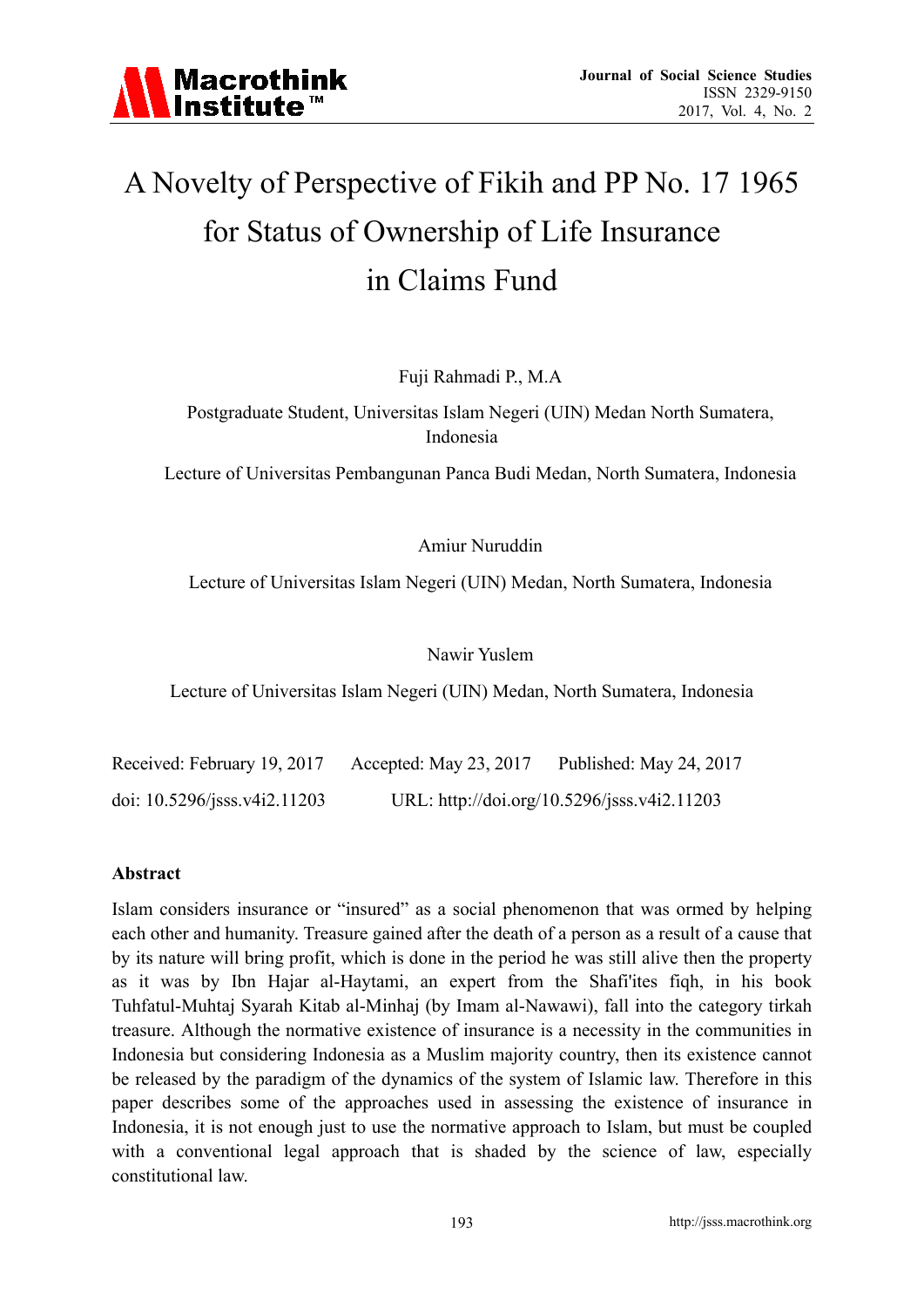

**Keywords:** Status, Ownership funds, Insurance claim, Fikih

### **1. Introduction**

Every human being will have the name calamity, disaster either financially or physically. All the plight of man is the will of God, which cannot be prevented or avoided. However, the calamities that befall humans can be minimized the risk by planting many good deeds for others. Or by dividing the risk to a third party, in this case, the insurance. Sharing the risk with third parties is an effort to lessen the burden on families for the financial risks experienced.

Attempts to minimize the burden of financial risk communities serve as an excuse to gather treasure, either save or registered to institutions that offer insurance. An effort is a form of anticipation, so that later when does death or illness happen to her children that they cannot watch anymore, minimal given the heritage to take care of various needs funerals, for giving the last of his parents, or for the cost of their care when sick. The inheritance parents are deceased's children (heirs) in Islam known as inheritance, which means that the next of kin inherited the treasures people who had died.

Modern human life is so loaded with a variety of threats and hazards, triggered by the weaknesses, mistakes, negligence, and does not understand the difficult problem. Humans cannot know what he'll do tomorrow, and are not aware of the person on earth where he died. The Human each time faced with a series of dangers that threaten life, property, honor, religion and homeland.

Prosperity on Earth can be realized by humans, if humans are capable of understanding and positioning of its existence on the rules that have been determined by his Maker, Allah. To understand and or prove it, then people need to do careful planning in living this life, this plan is not meant to fight destiny, but as a form of business or endeavor to anticipate the undesirable state, a step is the most appropriate one to follow insurance program.

The nature of sharia insurance is mutual responsibility, cooperation or assistance and endure each other. Therefore insurance is allowed by sharia, because the basic principles of sharia invited to everything that resulted from the closeness of the fabric of our fellow human beings and to alleviate something catastrophic them as the word of Allah, in the Qur'an:

"O you who believe! Violate not the sanctity of the Symbols of Allah, nor of the Sacred Month, nor of the animals brought for sacrifice, nor the garlanded people or animals, etc. [Marked by the garlands on their necks made from the outer part of the tree-stems (of Makkah) for their security], nor the people coming to the Sacred House (Makkah), seeking the bounty and good pleasure of their Lord. But when you finish the *Ihram* (of *Hajj* or '*Umrah*), you may hunt, and let not the hatred of some people in (once) stopping you from *Al-Masjid-al-Haram* (at Makkah) lead you to transgression (and hostility on your part). Help you one another in *Al-Birr* and *At-Taqwa* (virtue, righteousness and piety); but do not help one another in sin and transgression. And fear Allah. Verily, Allah is Severe in punishment." (Al-Ma'idah : 2) or (5. The Table Spread with Food : 2)

In the context of Indonesian life insurance Muslims, in particular, turned out to not only be able to accommodate the needs of Muslims against something suddenly occurred (e.g., death)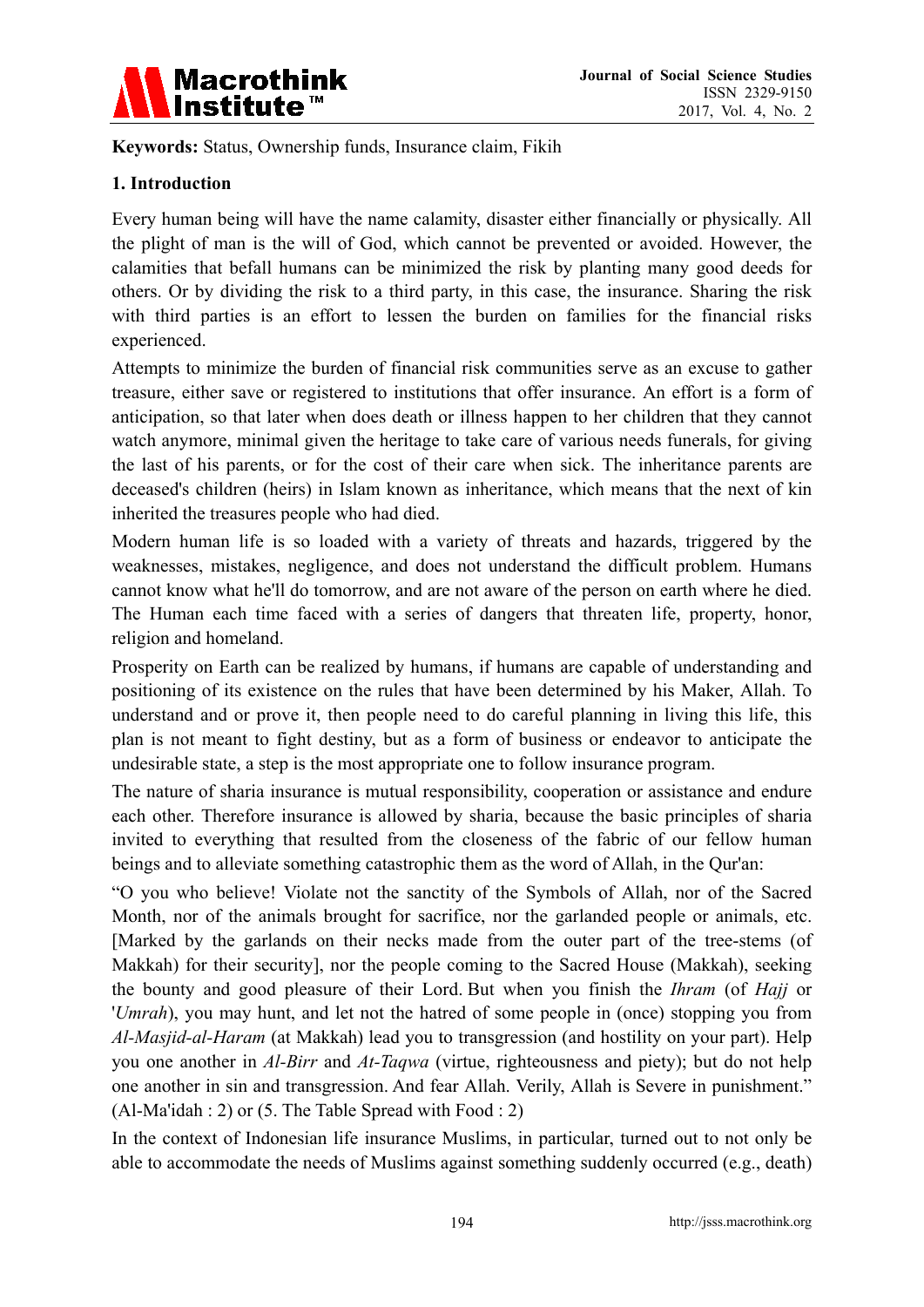# **Macrothink** Institute<sup>™</sup>

to get insured in the form of money or materials from the company. However, there are some other problems arising from the practice of insurance, among which are life insurance claims funding problems due to the death of someone from the aspect of their ownership status.

Simply put, in the study of Islam can be understood as that fund insurance claim is part of a legacy (tirkah) should be divided among the heirs entitled to receive inheritance by law or agreement faraid each heir. In connection with the above description, there is one case related to the controversy forethought, i.e., as found in Supreme Court Decision No. 97 K / AG / 1994 on insurance matters backgrounds their accidental injuries which PT. Prog provide accident insurance compensation to the heirs (deceased's wife) who by the heirs (family of the deceased) demanded the division of compensation because they considered as tirkah for shared inheritance.

# **2. Status of Insurance Claims Fund in the Perspective of Jurisprudence**

Study insurance by this research is a life insurance claim funds that will be analyzed regarding assets to be acquired heir disbursed through claims because the product has the sixth death compensation benefits if the participant dies during the agreement. The participation of the participants regarding insuring themselves is an effort made to protect the financial risks will be experienced, especially in the case of death. Because as believed by all forms of life on earth, that death will surely come but do not know when it happened.

Death compensation fund for customers of insurance (which could be called the policyholder), a major program to help alleviate the calamity that occurred on the insured, and insurance companies have joined the bank in trouble disburse the death benefit. The death benefit fund, derived from the money for the results obtained from the management of investment funds by the manager or insurer as the insurer. As noted in a book that "mudaraba is a contract for the property owner who handed over to another group to form a partnership for results."

So the fund is the absolute right of the grantor investment or insurance participants because the money is the money for the results obtained by the deal. And because of that mudharabah, Sheikh Abdul Wahab Khallaf allow insurance practice by stating that the insurer was permissible under the pretext that the insurance is mudharabah. Mudharabah in Islam is "an alliance agreement in profits, with capital provided by the parties and with the power of the other party."

For each client or policyholder who wanted to withdraw funds death, must submit a claim to the insurer, in this case, the insurance company that disbursed the money that has promised to the insured during his lifetime. And this filing can only be done by the heirs designated in the agreement or policy.

For wakalah itself has been mentioned in various books, one of which is al-wajiz which states that "wakalah is the delivery, such as Amra wakkalatu ilaihi - I handed the assignment to him" and there syari'at also by Allah in the Qur'an

Likewise, We awakened them (from their long deep sleep) that they might question one another. A speaker from among them said: "How long have you stayed (here)?" They said: "We have stayed (perhaps) a day or part of a day." They said: "Your Lord (Alone) knows best how long you have stayed (here). So send one of you with this silver coin of yours to the town, and let him find out which is the good lawful food, and bring some of that to you. And let him be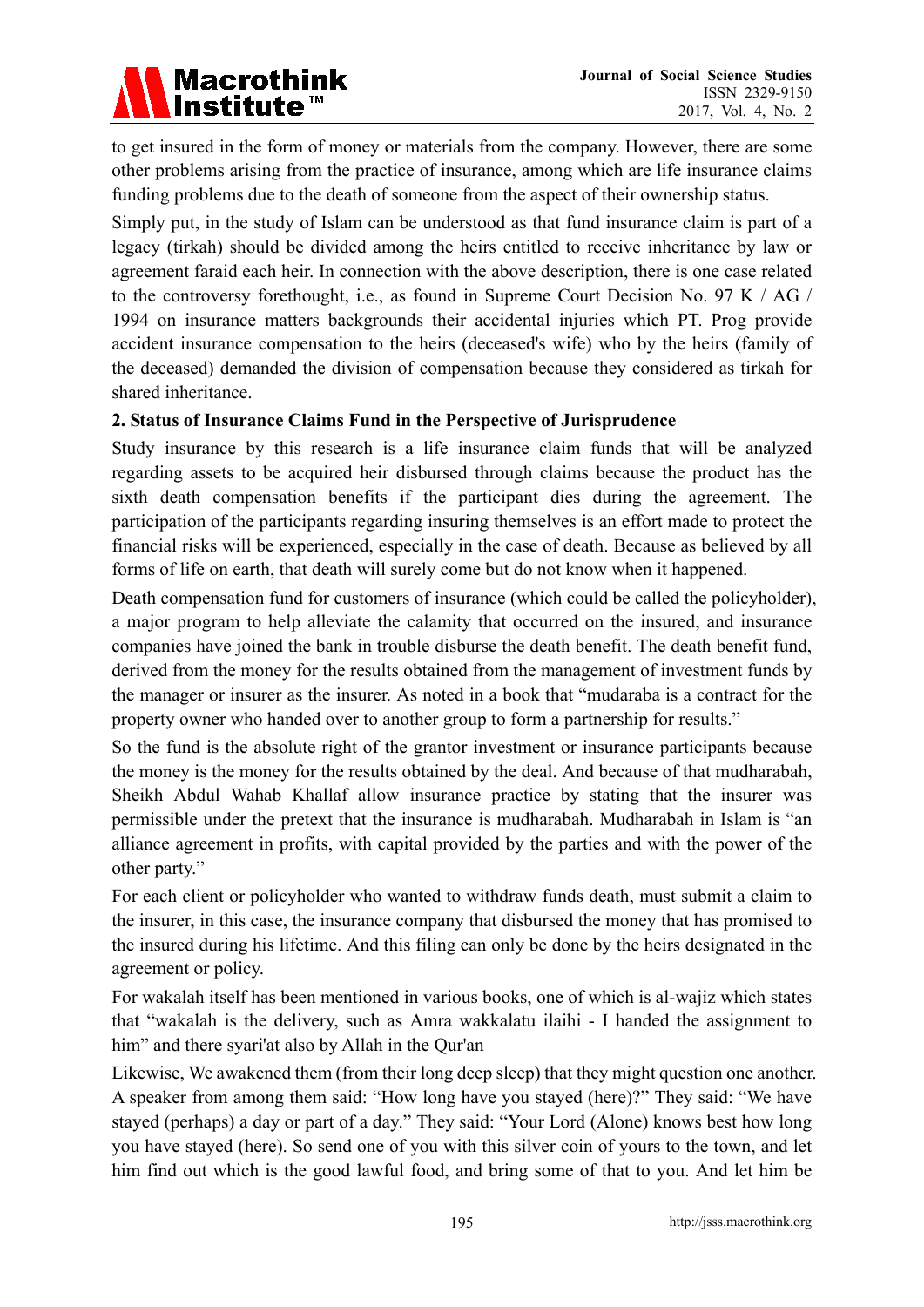

careful and let no man know of you. (Al-Kahf: 19) or (18. The Cave:19)

Thus, it is clear that the heirs designated in the policy are the belief that the deceased will be given a mandate by the takaful to get a death benefit fund. In addition to the designated heir to represent takaful as an insurer to distribute the gifts to the rightful heir if there are leftovers of the needs of the deceased, began to shroud until it snaps into the grave, paying off debt and fulfill the will of the corpse if any.

## **3. Status of Claims Fund Life Insurance Ownership in Perspective PP No. 17 1965**

Discussion regarding the ownership of this insurance claim funds to first see provisions or rules contained in Law No. 33 of 1964 Jo PP 17 of 1965 as follows:

#### *a. Victims are entitled to compensation*

If any legitimate passengers of public passenger transport equipment which suffered personal injury, caused by the use of public transit, for travelers who are in transit in question, namely when rising from a place of departure to get off at your destination.

#### *b. Double Guarantees*

Public vehicles (buses) is on the ferry, when the ship in the intent accident, the bus passengers who are victims given a double guarantee.

#### *c. Victim whose body are not found*

Settlement of compensation for the victims whose bodies have not been found or lost based on the District Court.

Determination of welfare money Prog equated with treasures which are already clearly part of each heir, so there is no different of the rights of each heir that could trigger conflict, means make it goal of establishing Islamic law to provide benefits, goodness, and pleasure for man, The benefits that can realized with the determination of the status of welfare money (fund insurance claims) Prog as inheritance, namely:

a. Rights of the deceased's body on the cost of care is guaranteed because tirkah under Islamic law should put the cost of attention bodies.

b. Rights heir was awake, because in Islamic inheritance law after the rights of deceased fulfilled the rest can divided among the heirs.

c. Status clearer division inheritance for heirs because of the provisions in the life insurance heir accident according to Article 12 of Regulation No. 17 1965 sequentially as follows:

1) Widows legitimate;

2) In case there is no widow legal, his children were legitimate;

3) In case there is no widow and legitimate children to the parents are legitimate.

d. The benefits for the giver, the achievement of the purpose of administration, because the law of inheritance Islam requires, fulfill the rights deceased on care bodies, wills and debt repayments take precedence after the new wealth divided among heirs, and it is the goal of giving compensation that is for medical expenses and funerals as well as for experts the next of kin.

Damage and ugliness that can avoided on the ownership of insurance funds, namely:

a. Avoid quarrels among heirs, because the division is not clear. Because differences in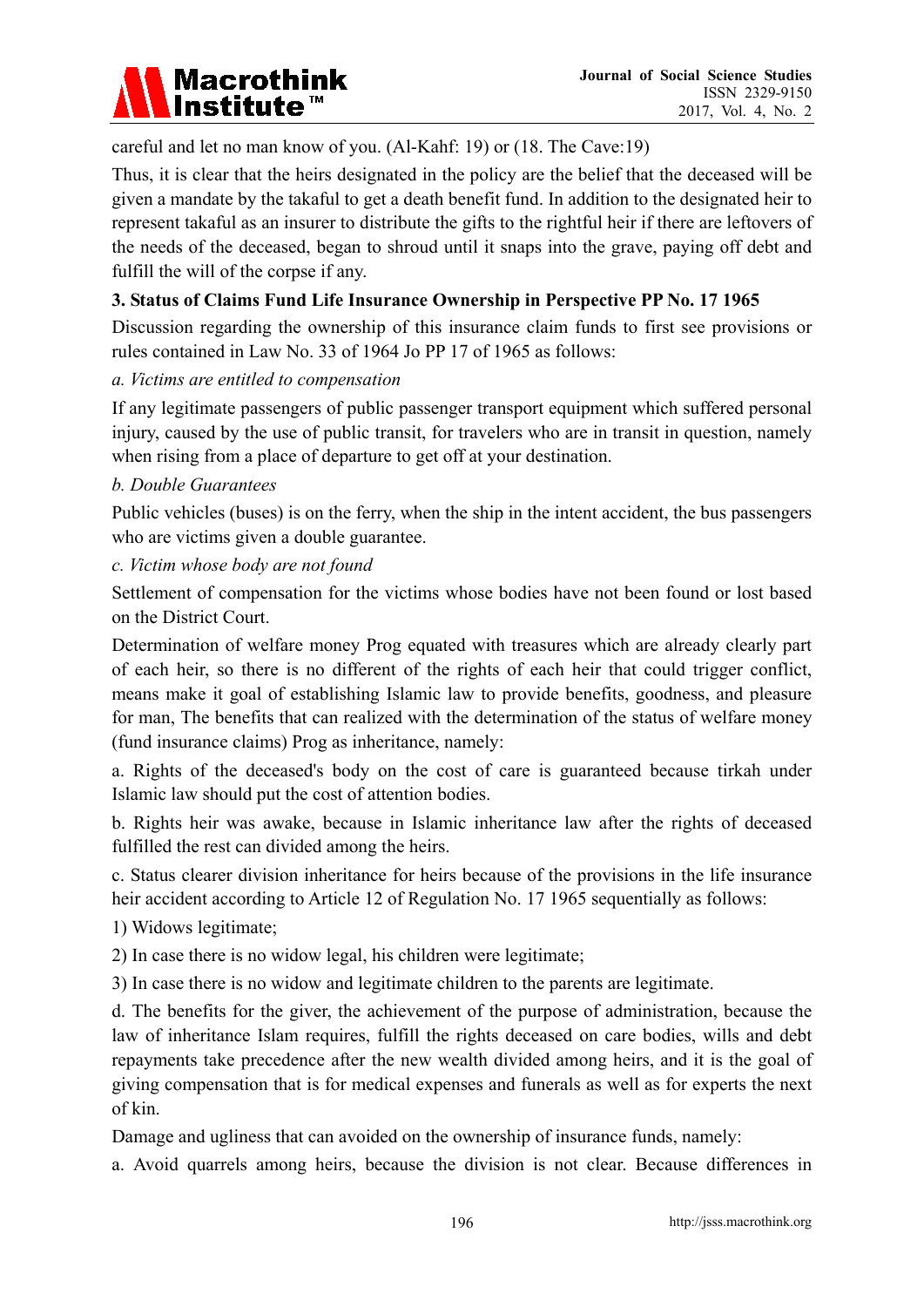

perception can sometimes be a trigger arguments.

b. Prevent diversion of money donation by one of the beneficiaries.

c. Preventing neglect deceased right to receive treatment remains, because in inheritance under Islamic law there are rights that must implemented are: first, care bodies, second, payment of debts, the third, the implementation will, before the inheritance has distributed to heirs.

In addition to the above advantages, the determination of the status of the money (fund claims) Prog as inheritance also has shortcomings, namely:

a. There is a possibility of rights take precedence while liabilities are forgotten by the heirs, since the determination of the compensation money Prog as inheritance is not positive law so that there is no sanction in the country of Indonesia, for those who violate them.

b. If the deceased had a lot of debt, then the rights of the heirs can neglect.

The conclusion that according to PP 17 of 1965, in case the victim dies, the death benefit is given directly to the legal heirs of the victim, namely:

1) Widows or legitimate

2) In case there is no widow authorized, the legitimate children

3) In case there are no widow legal and lawful children, his parents were reasonable

4) In case the victim dies has no heirs, to which organized the funeral given reimbursement of funeral expenses

Then how to put the Government Regulation (PP) No. 17 The year 1965? Clear PP has formulated not oriented to considerations of fiqh, but then be applied to the Religious Courts as the place to use the legal rulings. Therefore, to find a form of it regarding fiqh, need to work longer to find its equivalent in a wide variety of causes in the study of fiqh ownership. Among the reasons, ownership fiqh is a gift and testament. By reading the sound of the Government Regulation apparently, does not qualify for a prize in fiqh in the real sense. In the PP affirmed that the insurance fund is insured damages. Compensation is clearly different from the title because in between there are fundamental differences. At presents, there are no losers, so it is not a substitute for something. Anything that will.

#### **4. Conclusion**

The concept of ownership of funds of life insurance claims in the perspective of jurisprudence and PP 17 of 1965 can compare and integrated. First, the comparison. Equation claim ownership of life insurance funds in the view of law and PP 17 of 1965 set by both in substance is the right heir of insurance participants or policyholders according to the provisions in the life insurance Islamic and conventional, both these heirs specified in the insurance policy or not specified in the insurance coverage as well as in relation to insurance soul because of a traffic accident. The difference in the rules PP 17 of 1965 to understand the hierarchy of ownership that the children are legitimate is not eligible to receive funds claim life insurance their parents if their widow living and form of compensation for the death of which the ownership is Individually not a collective, whereas in figh there are no hierarchy question and insurance claims fund holdings collectively instead of individually.

Second, integration. The integration process is done by asserting and changing government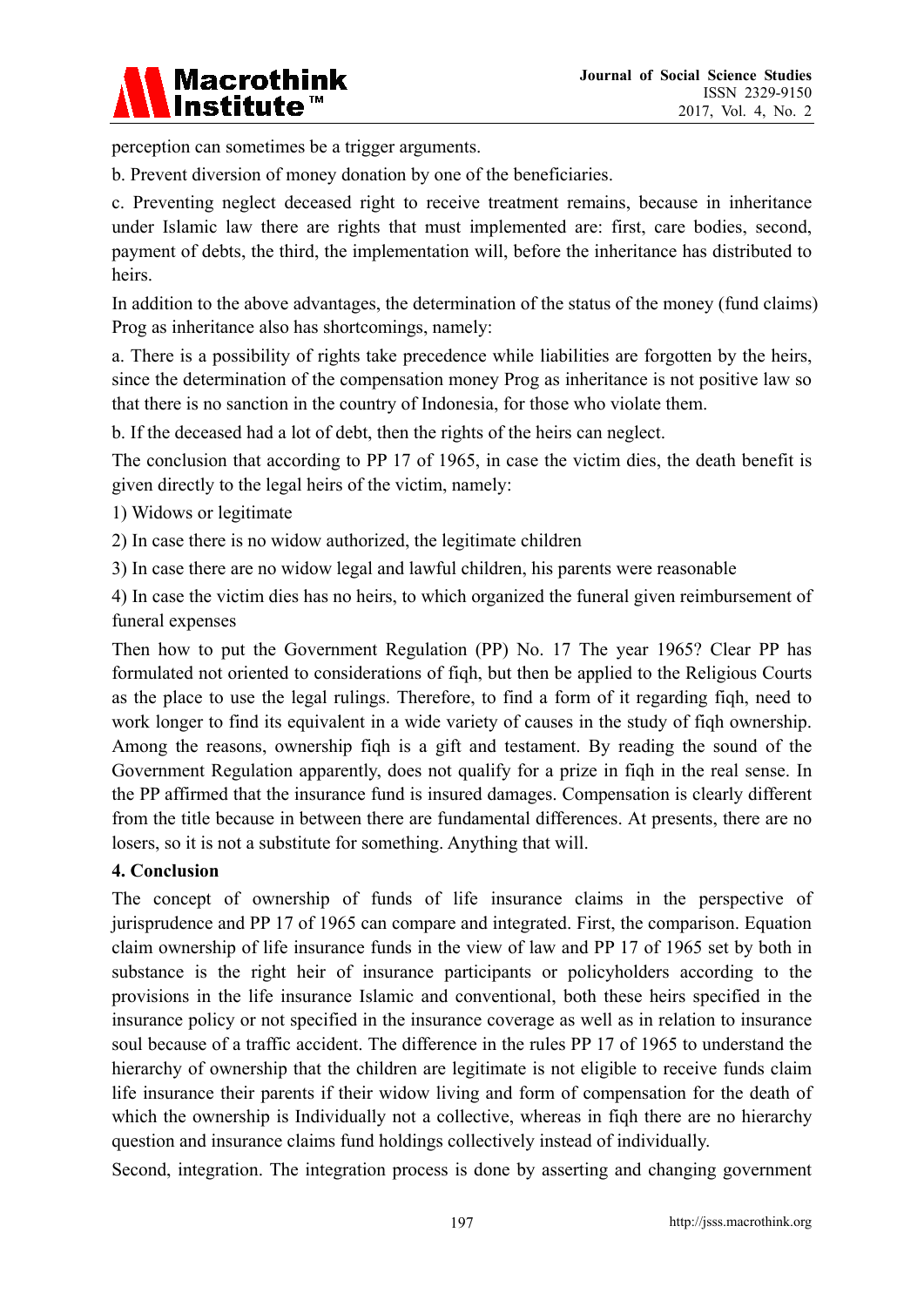

regulations (currently in the form of Regulation No. 17 of 1965) that for the position of heirs who are not designated in the policy or PP 17 1965 have the same rights in matters of inheritance in the form of fund death benefits are disbursed through the filing of a claim, because the heirs designated only as a fiduciary (representative) on the recommendation (or no recommendation) of the deceased during his lifetime forget the fund from the insurance company.

Through both of ushuliyah simple approach above, to achieve justice and welfare for families left behind, then the funds of life insurance claims should be accepted by one of the heirs (which in PP No. 17 of 1965 referred to his widow) as a fiduciary in a liquefaction a fund (insurance claims) and then distributed to the other heirs.

#### **References**

Ali, H. (2004). *Asuransi Dalam Perspektif Hukum Islam*. Jakarta: Prenada Media.

Ali, Z. (2008). *Hukum Asuransi Syari'ah*. Jakarta: Sinar Grafika.

Anshori, A. G. (2008). *Asuransi Syariah di Indonesia*. Yogyakarta: UII Press.

Antonio, M. S. (1994). *Prinsip Dasar Asuransi Takaful dalam Arbitrase Islam di Indonesia*. Jakarta: BAMI.

Anwar, K. (2007). *Asuransi Syariah Halal dan Maslahat*. Solo: Tiga Serangkai.

Anwar, S. (2007). *Hukum Perjanjian Syariah Studi tentang Teori Akad dalam Fikih Muamalat*. Jakarta: PT RajaGrafindo Persada.

Badrulzaman, M. D. (1983). *Mencari Sistem Hukum Benda Nasional*. Bandung: Penerbit Alumni.

Basyir, A. A. (2004). *Asas-Asas Hukum Muamalat (Hukum Perdata Islam)*. Yogyakarta: UII Press.

Basyir, A. A. Takaful sebagai Alternatif Asuransi Islam. Ulumul Qur'an, 2/VII/96.

Billah, M. (2001). *Ma'sum. Principles and Practices of Takaful and Insuranced Compared*. Kuala Lumpur: IIUM Press.

Bradgate, R. (2003). *Commercial Law. Butterworth LexisNexis* (3rd Edition).

Dahlan, A. A. (Ed.). (1996). *Ensiklopedi Hukum Islam*. Jakarta: Ikhtiar Baru Van Hoeve.

Dawwabah, A. M. (2008). *Meneladani Bisnis Rasulullah*. Semarang: Pustaka Rizki Putra.

Depdikbud (1996). *Kamus Besar Bahasa Indonesia*. Jakarta: Balai Pustaka.

Djamil, F. (1995). *Metode Ijtihad Majlis Tarjih Muhammadiyah*. Jakarta: Logos.

Haroen, N. (2000). *Fiqh Muamalah*. Jakarta: Gaya Media Pratama.

Hartono, S. R. (2008). *Hukum Asuransi dan Perusahaan Asuransi*. Jakarta: Sinar Grafika.

Heykal, N. H. dan M. (2010). *Lembaga Keuangan Islam: Tinjauan Teoretis dan Praktis*.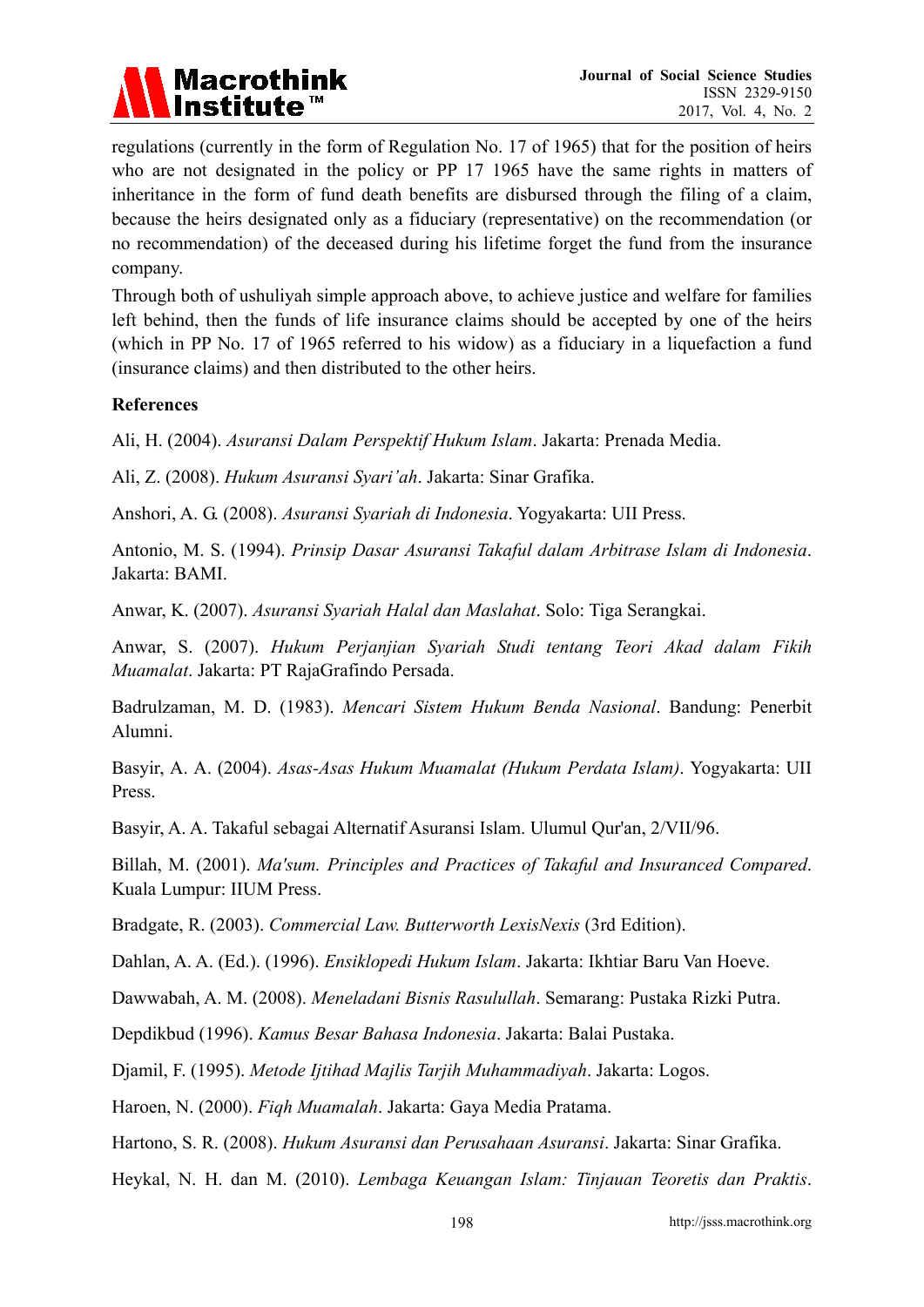

Jakarta: Kencana. https://doi.org/10.20885/millah.vol9.iss2.art11

Ibrahim, J. (2005). *Teori dan Metode Penelitian Hukum Normatif*. Malang: Bayumedia Publishing.

Komariah, H. P. (2005). *Malang*: UMM Press.

Lubis, S. K., & Hukum, E. I. (2000). Jakarta: Sinar Grafika.

Mas'adi, G. A. (2002). *Fiqh Mu'amalah Kontekstual*. Jakarta: PT. Raja Grafindo Persada.

Muhammad (2004). *Ekonomi Mikro dalam Perspektif Islam*. Yogyakarta: BPFE.

Muhammad, A. (2006). *Hukum Asuransi Indonesia*. Bandung: Citra Aditya Bakti.

Muhammad & Alimin. (2006). *Etika dan Perlindungan Konsumen dalam Ekonomi Islam*. Yogyakarta: BPFE.

Mujieb, M. A. (1994). *Kamus Istilah Fiqh*. Jakarta: PT. Pustaka Firdaus.

Muslehuddin, M. (1999). *Menggugat Asuransi Modern*. Jakarta: Lentera.

Prodjodikoro, W. (1986). *Hukum Asuransi di Indonesia*. Jakarta: Intermasa.

Purba, R. (1992). *Memahami Asuransi di Indonesia*. Jakarta: PPM.

Purwosutjipto, H. M. N. (1986). *Pengertian Pokok Hukum Dagang Indonesia 6*. Jakarta: Djambatan.

Qardhawi, Y. (1997). *Norma dan Etika Ekonomi Islam*. Jakarta: Gema Insani Press.

Rahman, F. (1975). Ilmu Waris. Bandung: PT. Al-Ma'arif.

Salim, A. (2000). *Asuransi dan Manajemen Resiko*. Jakarta: RajaGrafindo Persada.

Sanusi, A. (1984). *Pengantar Ilmu Hukum dan Pengantar Tata Hukum Indonesia*. Bandung: Penerbit Tarsito.

Sastrawidjaja, M. S. (1997). *Aspek-Aspek Hukum Asuransi dan Surat Berharga*. Jakarta: Alumni.

Shadily, J. M. (1995). *Echols dan Hassan. Kamus Inggris Indonesia, Edisi XXI*. Jakarta: Cornell University/Gramedia.

Shihab, M. (2007). *Quraish. Tafsir Al-Misbah Juz 2*. Jakarta: Lentera Hati.

Smith, A. (1903). Wealth of Nation II. Ed. Edwin Cannan. London.

Soekanto, S. (1984). *Pengantar Penelitian Hukum*. Jakarta: UI Press.

Sofwan, S. S. M. (1981). *Hukum Perdata; Hukum Benda*. Yogyakarta: Penerbit Liberty.

Solahudin, M. (2006). *Lembaga Ekonomi dan Keuangan Islam*. Surakarta: Muhammadiyah University Press.